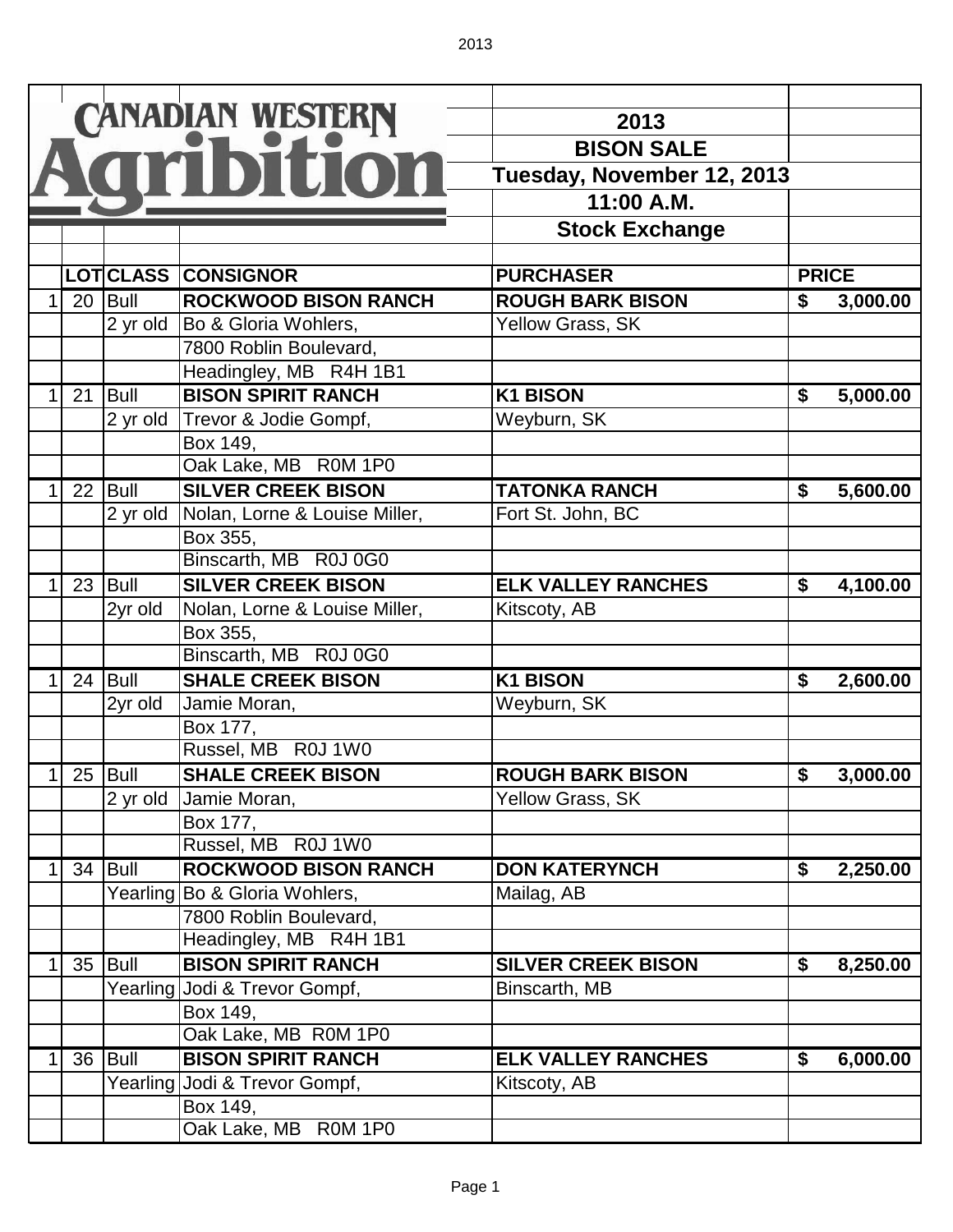| 1 | 37 | Bull        | <b>SILVER CREEK BISON RANCH</b>        | <b>BISON SPIRIT RANCH</b>       | \$<br>5,500.00 |
|---|----|-------------|----------------------------------------|---------------------------------|----------------|
|   |    |             | Yearling Nolan, Lorne & Louise Miller, | Oak Lake, MB                    |                |
|   |    |             | Box 355,                               |                                 |                |
|   |    |             | Binscarth, MB R0J 0G0                  |                                 |                |
|   | 39 | Bull        | <b>SHALE CREEK BISON</b>               | <b>MANITOU SPRINGS BISON</b>    | \$<br>2,200.00 |
|   |    |             | Yearling Jamie Moran,                  | Drake, SK                       |                |
|   |    |             | Box 177,                               |                                 |                |
|   |    |             | Russell, MB R0J 1W0                    |                                 |                |
| 1 | 41 | Bull        | <b>BARRIER VALLEY BULMEROSA</b>        | <b>BELDON BISON RANCH</b>       | \$<br>1,850.00 |
|   |    |             | Yearling Lonnie & Coralea Bulmer,      | Nipawin, SK                     |                |
|   |    |             | Box 2504,                              |                                 |                |
|   |    |             | Tisdale, SK S0E 1T0                    |                                 |                |
| 1 | 42 | <b>Bull</b> | <b>BARRIER VALLEY BULMEROSA</b>        | <b>BELDON BISON RANCH</b>       | \$<br>1,900.00 |
|   |    |             | Yearling Lonnie & Coralea Bulmer,      | Nipawin, SK                     |                |
|   |    |             | Box 2504,                              |                                 |                |
|   |    |             | Tisdale, SK S0E 1T0                    |                                 |                |
| 1 | 50 | Bull        | <b>SHALE CREEK BISON</b>               | <b>ERNIE &amp; MARG GRIFFEN</b> | \$<br>1,450.00 |
|   |    | Calf        | Jamie Moran,                           | Humboldt, SK                    |                |
|   |    |             | Box 177,                               |                                 |                |
|   |    |             | Russell, MB R0J 1W0                    |                                 |                |
| 1 | 51 | Bull        | <b>PROVIDENCE WOOD BISON</b>           | <b>WHITE MUD FARMS</b>          | \$<br>1,000.00 |
|   |    | Calf        | John & Doris Pilon,                    | Meota, SK                       |                |
|   |    |             | Box 4775,                              |                                 |                |
|   |    |             | Ponoka, AB T4J 1S5                     |                                 |                |
| 1 | 52 | Bull        | <b>PROVIDENCE WOOD BISON</b>           | <b>DON KATERYNCH</b>            | \$<br>1,250.00 |
|   |    | Calf        | John & Doris Pilon,                    | Mailag, AB                      |                |
|   |    |             | Box 4775,                              |                                 |                |
|   |    |             | Ponoka, AB T4J 1S5                     |                                 |                |
| 1 | 53 | Bull        | <b>PROVIDENCE WOOD BISON</b>           | <b>WHITE MUD FARMS</b>          | \$<br>1,075.00 |
|   |    | Calf        | John & Doris Pilon,                    | Meota, SK                       |                |
|   |    |             | Box 4775,                              |                                 |                |
|   |    |             | Ponoka, AB T4J 1S5                     |                                 |                |
| 1 | 62 | <b>Bred</b> | <b>BISON SPIRIT RANCH</b>              | <b>ROAMING K BISON</b>          | \$<br>4,500.00 |
|   |    |             | Trevor & Jodi Gompf,                   | Foam Lake, SK                   |                |
|   |    |             | Box 149,                               |                                 |                |
|   |    |             | Oak Lake, MB R0M 1P0                   |                                 |                |
| 1 | 63 | <b>Bred</b> | <b>BISON SPIRIT RANCH</b>              | <b>ROAMING K BISON</b>          | \$<br>4,500.00 |
|   |    |             | Trevor & Jodi Gompf,                   | Foam Lake, SK                   |                |
|   |    |             | Box 149,                               |                                 |                |
|   |    |             | Oak Lake, MB R0M 1P0                   |                                 |                |
| 1 | 64 | <b>Bred</b> | <b>SILVER CREEK BISON RANCH</b>        | <b>BISON SPIRIT RANCH</b>       | \$<br>7,000.00 |
|   |    |             | Nolan, Lorne & Louise Miller,          | Oak Lake, MB                    |                |
|   |    |             | Box 355,                               |                                 |                |
|   |    |             | Binscarth, MB R0J 0G0                  |                                 |                |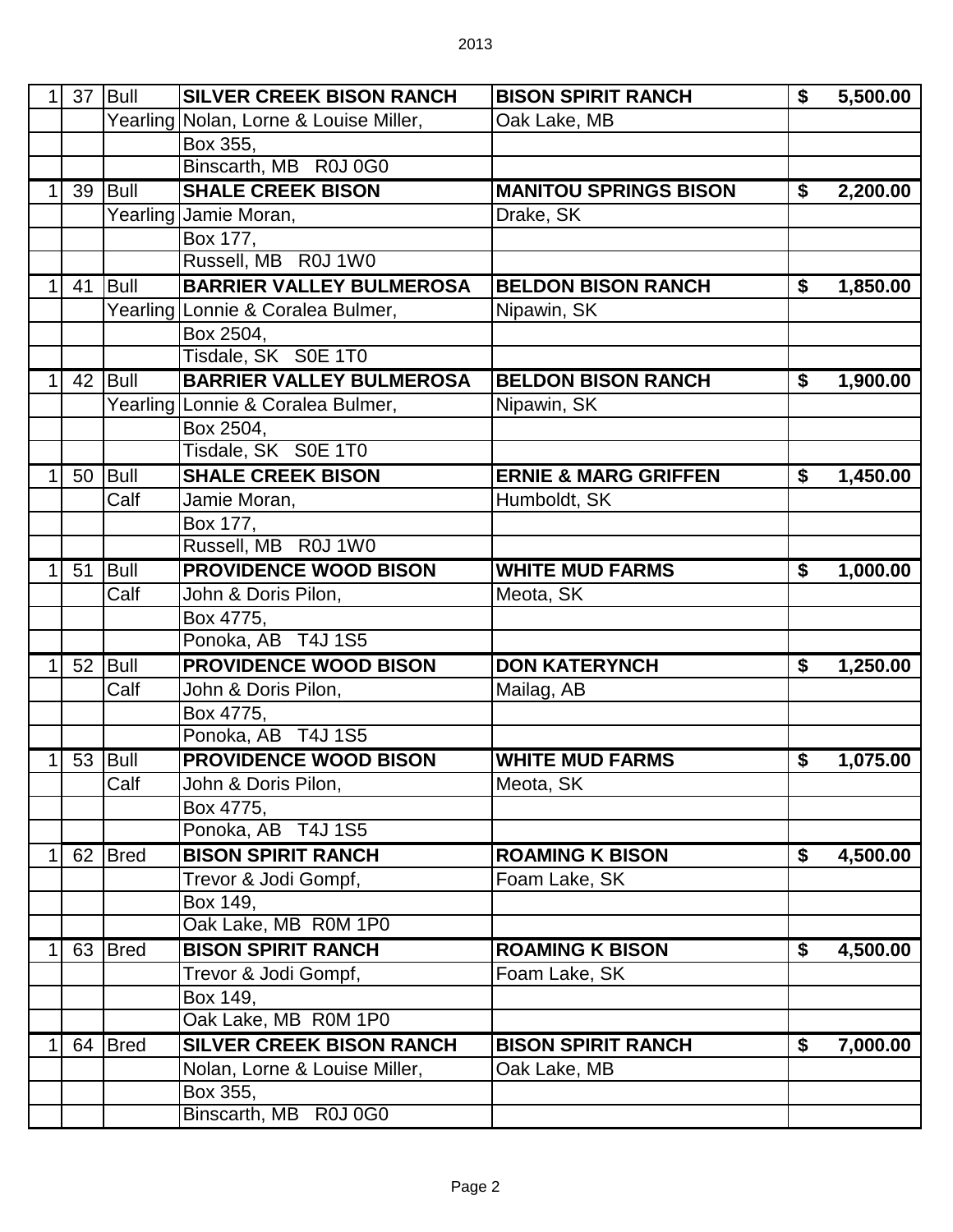|   |    | 65 Bred       | <b>SHALE CREEK BISON</b>          | <b>ROAMING K BISON</b>                   | \$<br>3,000.00 |
|---|----|---------------|-----------------------------------|------------------------------------------|----------------|
|   |    |               | Jamie Moran,                      | Foam Lake, SK                            |                |
|   |    |               | Box 177,                          |                                          |                |
|   |    |               | Russell, MB R0J 1W0               |                                          |                |
|   |    | 66 Bred       | <b>SHALE CREEK BISON</b>          | <b>BISON SPIRIT RANCH</b>                | \$<br>3,200.00 |
|   |    |               | Jamie Moran,                      | Oak Lake, MB                             |                |
|   |    |               | Box 177,                          |                                          |                |
|   |    |               | Russell, MB R0J 1W0               |                                          |                |
| 1 | 69 | <b>I</b> Bred | <b>TORCH RIVER BISON</b>          | <b>ROAMING K BISON</b>                   | \$<br>3,100.00 |
|   |    |               | Greg Pagan,                       | Foam Lake, SK                            |                |
|   |    |               | Box 118,                          |                                          |                |
|   |    |               | Snowdon, SK S0J 2K0               |                                          |                |
| 1 | 70 | <b>Bred</b>   | <b>TORCH RIVER BISON</b>          | <b>ROAMING K BISON</b>                   | \$<br>3,300.00 |
|   |    |               | Greg Pagan,                       | Foam Lake, SK                            |                |
|   |    |               | Box 118,                          |                                          |                |
|   |    |               | Snowdon, SK S0J 2K0               |                                          |                |
| 1 |    | 83 Heifer     | <b>ROCKWOOD BISON RANCH</b>       | <b>CHRIS &amp; DEREK SHANKOWSKY   \$</b> | 1,900.00       |
|   |    | Yearling      | Bo & Gloria Wohlers,              | Pelly, SK                                |                |
|   |    |               | 7800 Roblin Boulevard,            |                                          |                |
|   |    |               | Headingley, MB R4H 1B1            |                                          |                |
| 1 |    | 85 Heifer     | <b>SILVER CREEK BISON RANCH</b>   | <b>CHRIS &amp; DEREK SHANKOWSKY   \$</b> | 4,000.00       |
|   |    | Yearling      | Nolan, Lorne & Louise Miller,     | Pelly, SK                                |                |
|   |    |               | Box 355,                          |                                          |                |
|   |    |               | Binscarth, MB R0J 0G0             |                                          |                |
|   |    | 86 Heifer     | <b>SHALE CREEK BISON</b>          | <b>DON KATERYNCH</b>                     | \$<br>1,700.00 |
|   |    |               | Yearling Jamie Moran,             | Mailag, AB                               |                |
|   |    |               | Box 177,                          |                                          |                |
|   |    |               | Russell, MB R0J 1W0               |                                          |                |
|   |    | 87 Heifer     | <b>SHALE CREEK BISON</b>          | <b>DON KATERYNCH</b>                     | \$<br>1,600.00 |
|   |    |               | Yearling Jamie Moran,             | Mailag, AB                               |                |
|   |    |               | Box 177,                          |                                          |                |
|   |    |               | Russell, MB R0J 1W0               |                                          |                |
| 1 |    | 90 Heifer     | <b>TORCH RIVER BISON</b>          | <b>DON KATERYNCH</b>                     | \$<br>1,600.00 |
|   |    |               | Yearling Greg Pagan,              | Mailag, AB                               |                |
|   |    |               | Box 118,                          |                                          |                |
|   |    |               | Snowdon, SK S0J 2K0               |                                          |                |
|   |    | 1101a Heifer  | <b>SILVER CREEK BISON RANCH</b>   | <b>SHALE CREEK BISON</b>                 | \$<br>2,700.00 |
|   |    | Yearling      | Nolan, Lorne & Louise Miller,     | Russell, MB                              |                |
|   |    |               | Box 355,                          |                                          |                |
|   |    |               | Binscarth, MB R0J 0G0             |                                          |                |
|   |    | 1101bHeifer   | <b>SILVER CREEK BISON RANCH</b>   | <b>SHALE CREEK BISON</b>                 | \$<br>2,700.00 |
|   |    | Yearling      | Nolan, Lorne & Louise Miller,     | Russell, MB                              |                |
|   |    |               |                                   |                                          |                |
|   |    |               | Box 355,<br>Binscarth, MB R0J 0G0 |                                          |                |